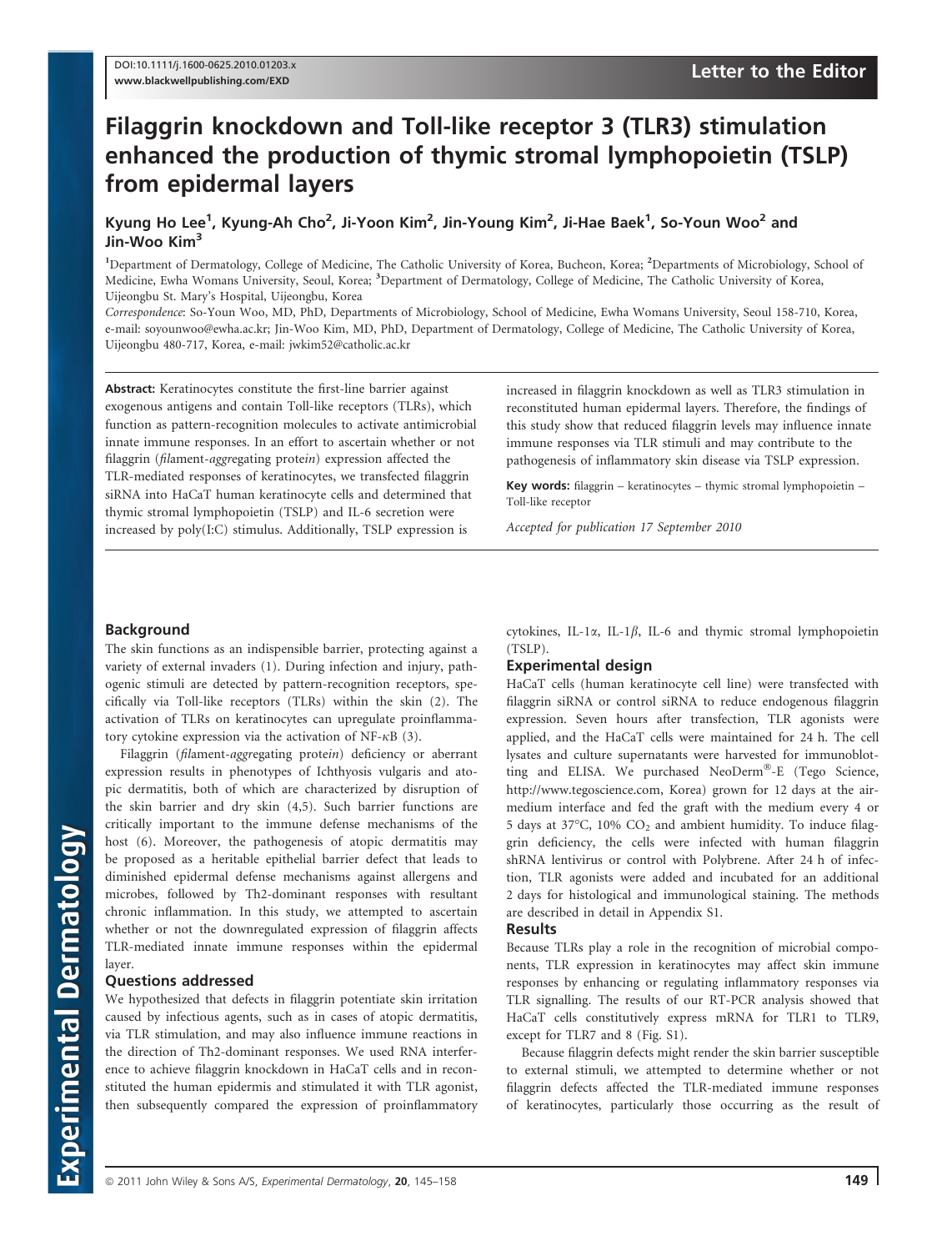

Figure 1. TLR3 stimulation enhances thymic stromal lymphopoietin (TSLP) secretion in filaggrin knockdown HaCaT cells. (a) Filaggrin knockdown in HaCaT cells by siRNA transfection. HaCaT cells at 60–70% confluence were transfected with 80 pmol of human filaggrin or control siRNA using siRNA transfection reagent to reduce endogenous filaggrin expression. Immunoblot of filaggrin in HaCaT cells after 2 days of control or filaggrin siRNA transfection. Beta-actin blotting was used as an endogenous control for proteins in the cells. The data are expressed in ratios of arbitrary pixel density units of filaggrin and  $\beta$ -actin obtained from three independent knockdown experiments (right). (b) Quantification of TSLP from the culture supernatants of TLR agonist-treated HaCaT cells with siRNA transfection. Seven hours after siRNA transfection, TLR agonists were added, and these HaCaT cells were maintained for 24 h. The cell supernatants were harvested for ELISA. TNF- $\alpha$  was employed as a positive control and administered for 24 h at a final concentration of 50 ng ⁄ ml. P values were analysed via two-way analysis of variance (ANOVA) for significant differences (at  $*P < 0.05$ ). Data are representative of three independent experiments with  $n = 3$  per group and are expressed as the means ± SEM. TLR agonists are Tripamitoyl-S-glyceryl-cysteine (Pam<sub>3</sub>Cys, 5 ug/ml) for TLR1, heat-killed Listeria monocytogenes (HKLM,  $5 \times 10^5$ /ml) for TLR2, polyriboinosinic polyribocytidylic acid [poly(I:C), 20 ug/ml] for TLR3, lipopolysaccharide (LPS, 10 ug ⁄ ml) for TLR4, flagellin (5 ug ⁄ ml) for TLR5, Pam2CGDPKHPKSF (FSL-1, 1 ug/ml) for TLR6 and CpG ODN (5 um) for TLR9. (c) Real-time PCR for TSLP from TLR agonist-treated HaCaT cells with siRNA transfection. P values were analysed via two-way ANOVA for significant differences (at \*P < 0.05). TLR, Toll-like receptor.

proinflammatory cytokine production. To answer this question, we employed the siRNA method to lower the levels of endogenous filaggrin in HaCaT cells and observed a 64% knockdown expression (Fig. 1a). We then attempted to determine whether filaggrin defects enhanced or reduced cytokine production following TLR stimulation. IL-1a is constitutively produced in keratinocytes and released under skin irritation or stimulation conditions and is employed frequently as an early marker for skin irritation (7). Additionally, IL-1a stimulates the further release of inflammatory cytokines, including IL-1a, IL-8, IL-6 and GM-CSF (8). Therefore, we conducted ELISA to determine the expression levels of IL-1 $\alpha$ , IL-1 $\beta$ , IL-6 and TSLP. IL-1a secretion was increased by TLR1, TLR2,



**Figure 2.** Filaggrin knockdown and poly(I:C) stimulation induce thymic stromal<br>lymphopoietin (TSLP) production in the epidermal layers (NeoDerm®-E). (a) To induce filaggrin deficiency, the cells were infected with human filaggrin shRNA lentiviral particles or control shRNA lentiviral particles with Polybrene in accordance with the manufacturer's instructions. Immunohistochemistry reveals pronounced filaggrin staining in the epidermal layer of the control shRNA-treated group (left), whereas filaggrin was virtually absent in the epidermal layer of filaggrin shRNAtransduced group (right). (b) For the quantification of filaggrin expression, the tissue images were analysed by calculating the filaggrin-stained area (brown area) divided by the area of hematoxylin-stained (pale blue) epidermal layer using AnalySIS software (Soft Imaging System GmBH, Lakewood, CO, USA). Tissues were obtained from three independent batches of shRNA experiments, and three sections per tissue were stained for immunohistochemical analysis. For image analysis, more than 10 image fields were analysed and calculated in each section of the staining. (c) Immunohistochemical analysis of TSLP expression in shRNAtransduced NeoDerm-E<sup>®</sup> with or without the TLR3 agonist, poly(I:C). To quantify protein expression, the tissue images were analysed with AnalySIS software, as shown in (b). TLR, Toll-like receptor.

TLR3, TLR9 and TNF- $\alpha$  stimulation in filaggrin knockdown cells when compared to that observed in the control siRNA group (Fig. S2). Among them, TLR3 stimulation enhanced IL-1 $\beta$  and IL-6 secretion, as well as TSLP secretion in filaggrin knockdown cells (Fig. S2 and Fig. 1b). Additionally, TSLP mRNA was increased only in filaggrin knockdown HaCaT cells as a result of TLR3 stimulation (Fig. 1c).

To analyse the effects of filaggrin knockdown on the epidermal layer, we transduced filaggrin shRNA in NeoDerm<sup>®</sup>-E layers. Using immunohistochemistry, we confirmed that the expression levels of endogenous filaggrin were lower in the filaggrin shRNAtransduced group than in the control shRNA group (Fig. 2a, b). H&E staining of NeoDerm®-E transduced with either control shRNA or filaggrin shRNA lentivirus revealed no morphological differences (Fig. S3).

Because the mutation of the human filaggrin gene (FLG) is associated with atopic dermatitis and TSLP has been shown to be highly expressed in the skin of atopic dermatitis patients, we attempted to determine the relationship between filaggrin knockdown and TSLP production in the epidermal layers. As shown in Fig. 2c, TSLP expression was increased in both the poly(I:C)-treated and filaggrin knockdown groups (Fig. S4).

#### **Conclusions**

We determined that reduced filaggrin levels rendered the skin susceptible to inflammatory conditions via the induction of inflammatory cytokines, specifically IL-6 or TSLP, as the result of TLR3-mediated stimulation. TSLP has been previously shown to be abundantly expressed in patients with atopic dermatitis (AD) (9,10). Environmental stimuli trigger keratinocytes for the